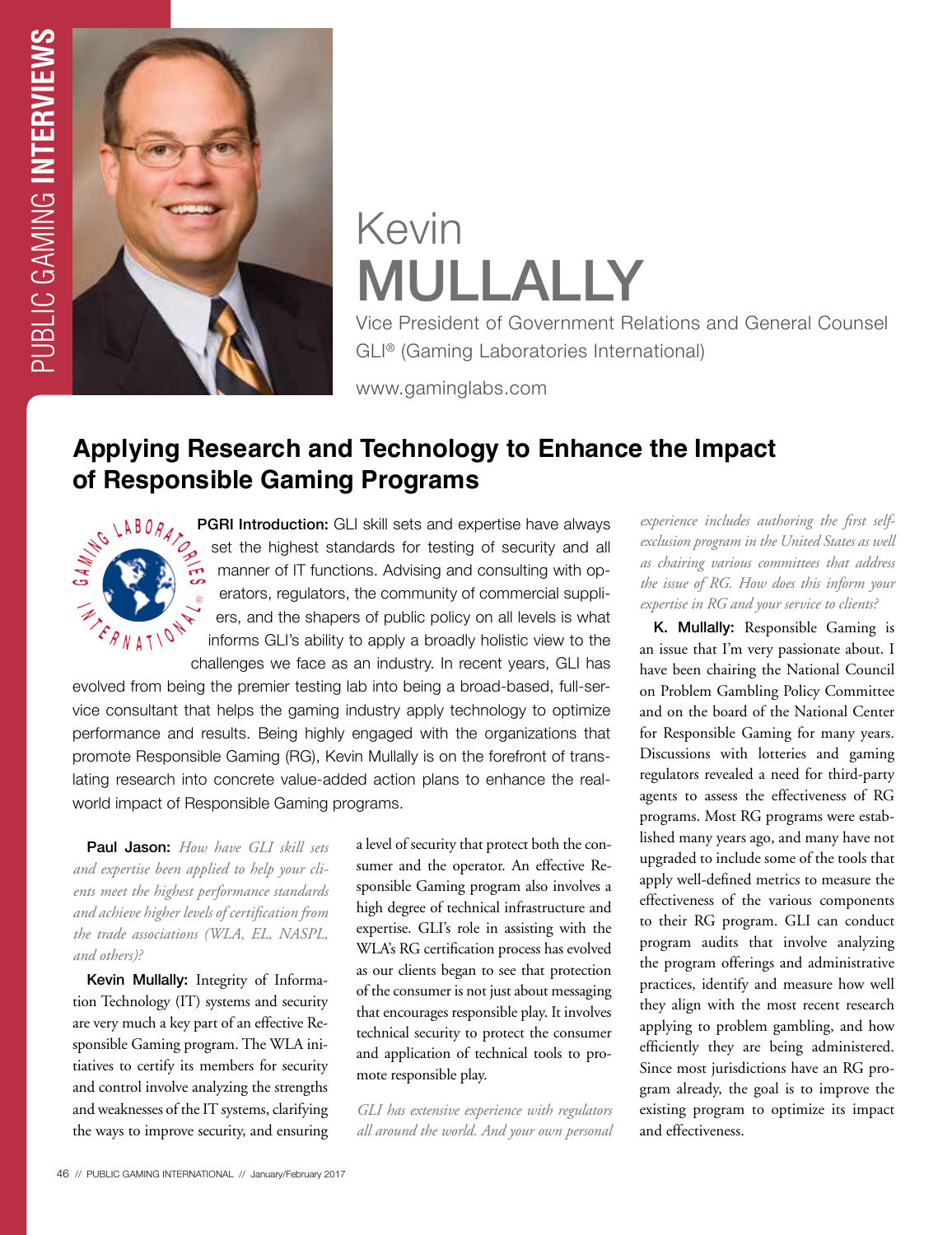*Lottery directors are working to integrate a focus on RG into the culture of each department of the entire organization, i.e. all aspects of game development, brand messaging, marketing, retailer support and all aspects of operations.*

K. Mullally: I absolutely agree with that. There are systematic ways to make sure that goal is being accomplished. There are ways to evaluate if the training of internal staff and lottery vendors has achieved the desired results and whether all stakeholders are receiving consistent RG messaging. Some operators have competing messaging, with the lottery having one brand for their responsible gaming and educational initiatives and casinos having another and maybe racetracks or sports books having yet another. We feel that it is vital for the RG platform, brand and promotional methods to be common to all the stakeholders and channel partners. Different stakeholders offer different games through different channels of distribution to different consumer markets, and therefore, pursue their business objectives differently. But, they should still coordinate their resources and messaging to execute a singular vision as it applies to RG. The details of implementation may vary, but the enterprise mission of RG should be embraced equally by all stakeholders.

GLI is helping its clients migrate away from a task-based "check the box" approach (Got a hotline? Check. Got a selfexclusion program? Check. Public awareness and outreach program? Check.) toward a results-based approach. A few years ago, it may have been adequate to simply demonstrate that you are doing these things. Now, policy-makers want to see concrete evidence of the impacts these initiatives are producing. GLI is identifying best practices, clarifying how they apply (or do not apply) to the specific needs, circumstance, and objectives of the operator or jurisdiction, and developing the tools to measure outcomes. These are all business and technological processes. The disciplines and tools we apply to IT systems analyses can be applied to all varieties of the business processes, including those that support an effective RG program.

#### *Isn't it difficult to measure the effectiveness of RG initiatives? How do you do it?*

K. Mullally: Some business processes and activities lend themselves better to concrete metrics to measure, but there are always ways to measure any activity. For instance, an RG program can deploy mystery shoppers who go into a gaming establishment and ask questions. How do the customer-facing clerks respond when asked what can be done about a gambling problem? You can conduct all the training you want, but unless that translates into the desired behavior from your employees and customer-facing staff and partners, then you're not being successful. It is important to have an independent third party ensure that educational messages to employees are actually getting communicated to patrons and to otherwise monitor and measure the outcomes that you are trying to produce.

*The trade Associations like WLA, NASPL and EL offer certification programs to help their members elevate their level of RG. Describe GLI's service to help operators evaluate the degree to which they are achieving the desired results.*

K. Mullally: GLI can perform those audits and assist with the certification process. Further, we can advise on how audits can be customized to the needs and circumstances of the jurisdictions. There are differences between the games they offer, gaming cultures, market-places, policy objectives and the specific ways RG programs are implemented and administrated. Some RG features are universal and should be applied everywhere. Other RG program features, however, should be tailored according to the specific requirements of the individual jurisdiction.

*How is GLI's understanding of the ways in which gaming products and cultures, distributional channels, and policy objectives integrated into a holistic and systematic RG action-plan?* 

K. Mullally: Lotteries don't operate in a silo. There are aspects of lottery that make it different from other forms of gaming, and there are aspects of the jurisdiction in which the lottery operates that are different from other jurisdictions. There are national and even local regulations, but there are also supra-national regulatory frameworks, like the EU Commission and Court of Justice and the U.S. federal government and Department of Justice. The jurisdictional gaming commission may oversee only the lottery, or it may oversee commercial casinos, sports betting and other game categories. The players, however, do not distinguish between these various entities that govern the industry. They don't know and wouldn't care about the process of formulating an RG program. So, the challenge is to develop the integrated approach that is most likely to connect with and impact the behavior of the players.

#### *What is the biggest challenge when it comes to applying research insights to the real world?*

K. Mullally: We are very good at translating geek-speak into the language of regulators and policy makers. We synthesize and explain high-level research and very technical concepts in terms that make them understandable and usable to the regulator.

GLI's long-time involvement in and contributions to the research community is a cornerstone to the growth and evolution of our services. GLI's role is to convert the research intelligence into real-world applications. GLI is a founding member of the International Institute for Gaming Regulation at the University of Nevada in Las Vegas. We're a long-time contributor to the National Center for Responsible Gaming as well as long-time active member of the National Council on Problem Gaming, NASPL, the World Lottery Association, and the European Lottery Association. GLI has a deep understanding and respect for the importance of research into problem gambling, and our ability to align policy with that research has been acquired over years of experience.

Technology is playing an increasingly vital role in giving players tools to help manage their behavior. That is GLI's core strength. We help our clients seamlessly integrate technology into the game in ways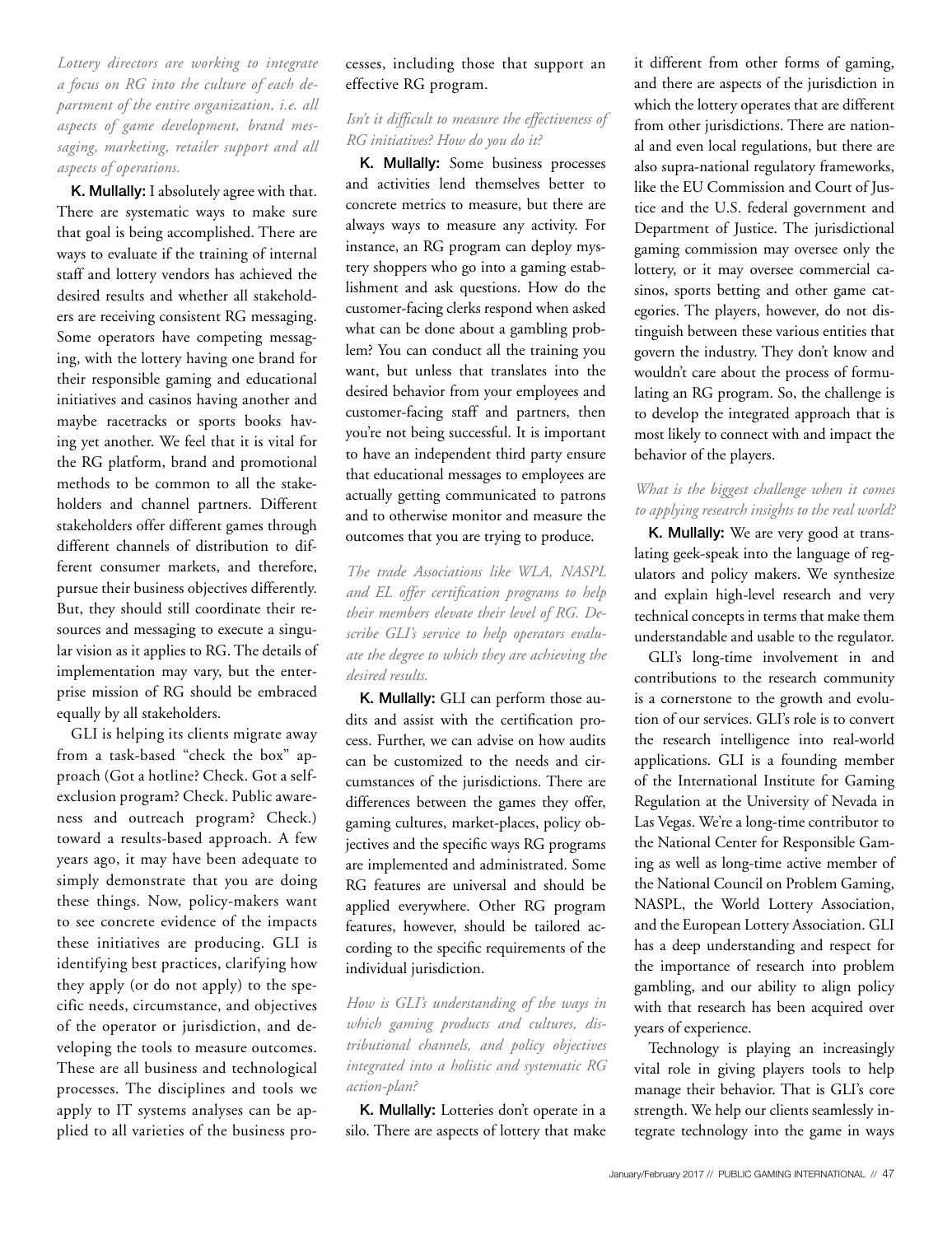#### that enhance and do not detract from the player experience.

*I would think it must be hard to get the attention of policy-shapers, to get them to take the time to consider the dramatic economic impacts that their decisions have on the gamesof-chance industry.* 

K. Mullally: Mark Twain observed that "It ain't what you don't know that gets you into trouble. It's what you know for sure that just ain't so." We have all played games which gives us an understanding of what games are and how they operate. That may lead to presumptions about how the industry operates that, as Mark Twain said, "just ain't true." We present the facts which may contradict well-established public views. An example of that is the notion that Internet gaming can't be regulated. GLI takes no position on the issue of whether or how Internet gambling should be legalized and regulated. We do, though, take an outspoken position when it comes to the trafficking of disinformation.

GLI's job is to speak the language and get the message across at many different levels. Some need more technical detail, and others need to focus on the conclusions. We want to facilitate understanding at the staff level, at the policy maker level and at the bureaucratic level. My previous service as chief of staff to a senator gives me a big appreciation for the complexity of the issues and challenges they confront every day. Our mission is to shine a bright light on the facts, enabling a clear understanding of the pros and cons to the different options. We are technocrats who focus on clarifying the facts without bias or recommendations, to empower our clients with the best information and let policy-shapers derive conclusions. This process smooths the path for policy-shapers to also focus clearly and on the facts, objectively weigh the implications and render the best decisions.

*Government lotteries can't lobby for themselves like commercial operators in the gamesof-chance industry do. How can government lottery as an industry garner support for their mission and the interests of the good causes that lottery supports, from the shapers of public policy and other stakeholders?* 

K. Mullally: I think we all have a role to play. We can all work together to make sure the success stories are known by all. The Associations (WLA, EL, NASPL, APLA, CIBELAE), GLI and publications like PGRI provide a good platform for informing the various stakeholders about the positive contributions of government lotteries to society. We can work harder to gain more exposure for the success stories and how they benefit the consumer, lottery beneficiaries and society. We need to celebrate the successes of the lotteries being run as businesses and being encouraged to evolve, make decisions, respond to market forces and consumer demand, create more entertaining products, and make the games more accessible to the players. Empowering lotteries to deliver the best player experience results in a much healthier overall games-of-chance environment.

We could perhaps even highlight the aspect in which public policy failures are often the direct result of misguided regulatory decisions that happen when the lawmaking branch tries to micromanage the lottery. When lotteries have been allowed to run the business according to broad policy objectives established by the legislature—that's when we've seen some great success stories.

*It sometimes seems like policy is being formed without adequate understanding of all the facts about how the policy will impact the welfare of society. For instance, is the current spate of decisions relating to Daily Fantasy Sports properly informed about the law and the implications of their decisions?* 

K. Mullally: In fact, a good percentage of my personal time is spent on these issues. GLI does not take positions on policy issues, but we understand how to frame and communicate the factual bases necessary to make good, sound public policy decisions. Our role in that arena is to arm policy makers with the information they need to understand the industry, the technology, the impacts of policy decisions, and apply our worldwide experience to help our clients understand the options available to them.

*GLI does not make policy recommendations. But you might point out that the Internet enables a much higher level of RG messaging and control over the transaction than the anonymous transaction at retail, right?* 

K. Mullally: Well, yes. Compare the transactional experience that happens in the retail store with the experience that happens online. The lottery player walks into a convenience store and is served by an 18-year-old clerk who may have been there for a few weeks and not fully trained and knowledgeable about games-of-chance. This clerk is the industry's first line of defense against fraud, underage gaming, problem gaming, money laundering … against a variety of risk issues. Insofar as the retail transaction is anonymous, there is no record of who the customer is, no record of the player history and how much they spend on lottery or how much they bought yesterday or last week. There is no mechanism for RG messaging that can help the players manage their activity.

Now, imagine a world where we could sell lottery tickets and have a direct personal relationship with the player. You would know their location. You would know how old they are. You would know where their money came from. You would know what games they like to play and could offer the games that appeal to their play-style. Analyzing the play could yield insight into the underlying dynamics and enable development of games that are not only more entertaining and interactive, but also more responsible. They could play games with their friends that promote socializing which is itself an antidote to problem gambling. You could provide players with the ability to set daily, weekly or monthly limits on how much they spend on lottery. Internet gaming and iLottery transactions provide the operators with all these tools and many more.

The anonymous retail transaction exposes the customer, the retailer and the operator to a far larger variety of risk issues than does Internet gaming, which enables the interactive relationship that provides the tools and information needed to promote re-

Continued on page 52